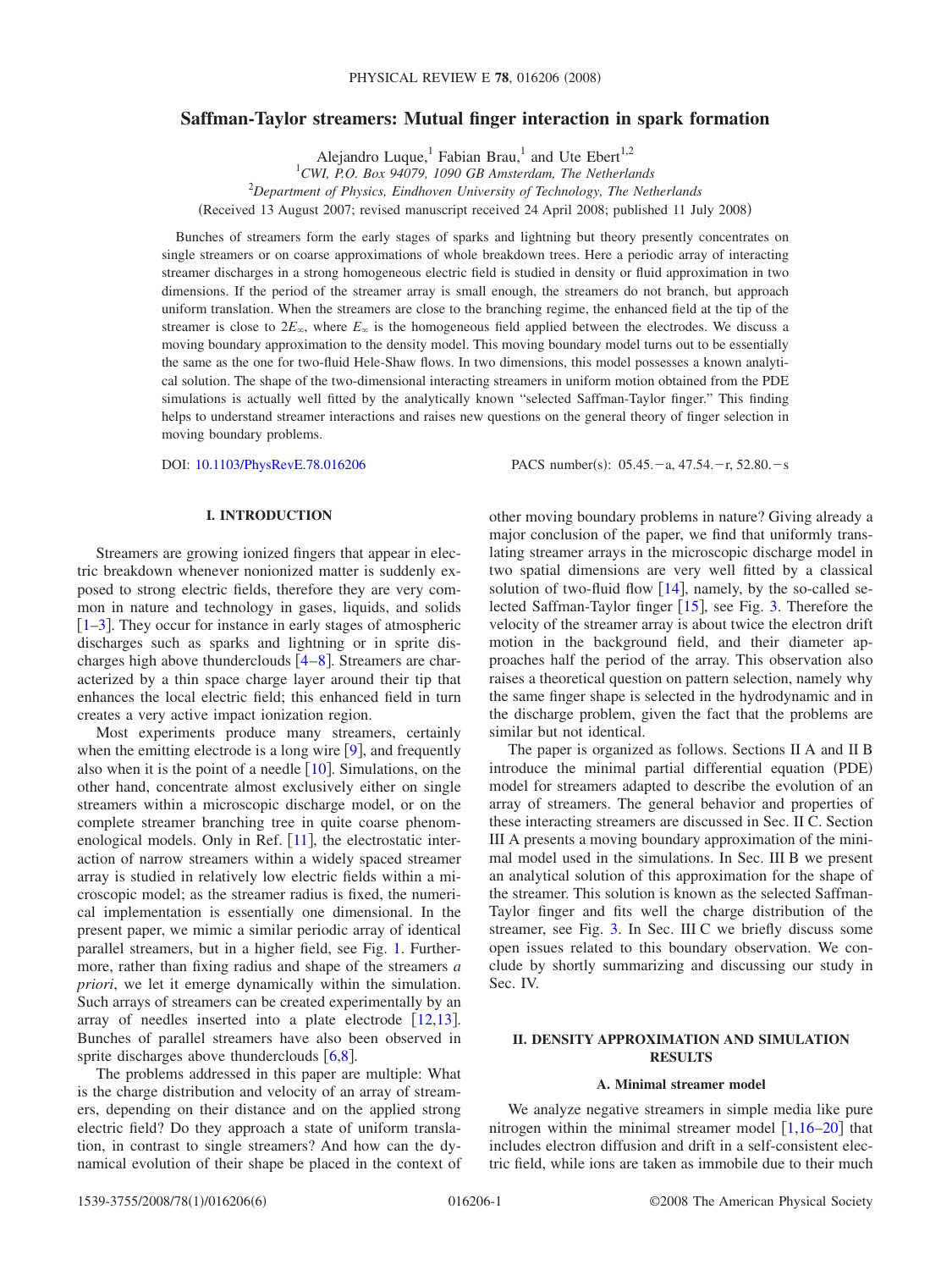<span id="page-1-0"></span>

FIG. 1. (Color online) Periodic array of negative streamers (net charge density) in a strong homogeneous background electric field  $E_{\infty}$  pointing downwards. *L* is the period of the array. The dash lines represent two symmetry lines. The box around a part of the central streamer indicates the part presented in Fig. [3.](#page-2-0)

larger mass. New charge carriers are generated by an impact ionization term in Townsend approximation that depends nonlinearly on the local electric field. In dimensionless units, the model is

<span id="page-1-1"></span>
$$
\partial_t \sigma = D \nabla^2 \sigma + \nabla \cdot (\sigma \mathbf{E}) + \sigma |\mathbf{E}| e^{-1/|\mathbf{E}|}, \tag{1}
$$

$$
\partial_t \rho = \sigma | \mathbf{E} | e^{-1/|\mathbf{E}|}, \tag{2}
$$

$$
\nabla^2 \phi = \sigma - \rho, \quad \mathbf{E} = -\nabla \phi,\tag{3}
$$

<span id="page-1-2"></span>where  $\sigma$  and  $\rho$  are the electron and ion densities,  $\phi$  is the electrostatic potential, **E** the electric field, and *D* is a diffusion coefficient, taken as  $D=0.1$  [[3](#page-5-1)[,19](#page-5-14)]. The intrinsic length scale of the model is the mean free path of an electron between two ionizing collisions in fields  $|\mathbf{E}| \geq 1$ , for nitrogen at standard temperature and pressure, it is 2.3  $\mu$ m; the scale of time is 3 ps and the scale of the electric field is  $\approx$  200 kV/cm in this case. A general discussion of dimensions can be found, e.g., in Refs.  $\lceil 3,19,21 \rceil$  $\lceil 3,19,21 \rceil$  $\lceil 3,19,21 \rceil$  $\lceil 3,19,21 \rceil$  $\lceil 3,19,21 \rceil$ . There it is argued that the main advantage of working with dimensionless quantities is that all basic results are immediately generalized to any gas pressure, temperature, and composition.

The model is solved numerically on adaptively refined comoving grids as described in detail in Ref.  $[22]$  $[22]$  $[22]$ ; the finest grid in our simulations was 1/4. Notice that the only ionization source in our model is impact ionization. We assumed this for the sake of simplicity and in order to emphasize the elementary processes that are common between streamers and two-phase hydrodynamic systems, as will be discussed below. In exchange for this simplicity we restricted ourselves to negative streamers in media where photoionization is absent or negligible, such as pure nitrogen, argon, or GaAs. Moreover, in Ref.  $[21]$  $[21]$  $[21]$  it was shown that under certain conditions the effects of photo-ionization on the propagation of negative streamers are negligible even in ambient air.

### **B. Implementing an array of streamers in 2D**

Another simplifying assumption is the restriction of the problem to two dimensions. Indeed, we believe that the main characteristics of the dynamics of the interacting streamers in two dimensions, as described below, will be qualitatively similar in three dimensions. This is supported by past simulations of single streamers in two dimensions  $\lceil 23 \rceil$  $\lceil 23 \rceil$  $\lceil 23 \rceil$  which are qualitatively very similar to three-dimensional simulations [[21](#page-5-15)]. Moreover the generalization to a three-dimensional (3D) geometry is not straightforward since the numerical implementation of streamers in the 3D streamer array will form a 2D periodic lattice in the cross-sectional plane, that is nontrivial to implement numerically as a boundary condition with an approach as developed in Ref  $[24]$  $[24]$  $[24]$ . Another reason to consider only a two-dimensional geometry is that it allows the construction of moving boundary approximations with known analytical solutions. The agreement between one of these explicit solutions and the actual shape of the front is remarkable and detailed below. However, two-dimensional streamers are not just interesting from an academic point of view, they also occur in experiments in thin semiconductor wafers  $[25]$  $[25]$  $[25]$ .

An infinite, periodic array of streamers can be reduced to the simulation of a single streamer in a channel with Neumann conditions on the lateral boundaries. This is done as follows. If the streamer is centered at  $y=0$  and propagates along the *x* direction, and if the period of the streamer array is *L*, there are two symmetry lines at  $y = \pm L/2$  where all normal derivatives vanish; therefore Neumann conditions for potential and electron density  $\partial_y \phi = 0$ ,  $\partial_y \sigma = 0$  at  $y = \pm L/2$ can substitute the other streamers in the array.

This array of streamers is now studied in a constant electric field  $\mathbf{E} = -E_{\alpha} \hat{\mathbf{x}}$  far ahead of the streamers; this field is imposed as an inhomogeneous Neumann boundary condition on  $\phi$  at the boundary at  $x \ge 1$  while at  $x=0$  the electrostatic potential is fixed. These conditions can be used when planar electrodes are first charged and then insulated; for more general electric circuits, they also approximate streamers that are much shorter than the interelectrode distance. For the particle densities, we used homogeneous Neumann boundary conditions on all boundaries. As initial conditions we used in this paper an electrically neutral Gaussian seed centered at  $(x, y) = (0, 0)$  of width 16 and height 1/4.7, except in Fig.  $6(b)$  $6(b)$ , where the width is larger but the total number of particles is not changed. We verified that the same attractor of the dynamics is approached after sufficiently long time when lateral position, width, and height of the initial seed were varied.

#### **C. Branching versus uniform translation**

After a transient evolution, the simulated streamers either reach a state of uniform translation, i.e., they propagate with constant velocity and unchanged shape, or they branch similarly to single streamers  $[26,27]$  $[26,27]$  $[26,27]$  $[26,27]$ . Two parameters control the two regimes for the evolution of the streamers: the period of the array *L* and the background electric field applied between the electrodes  $E_{\infty}$ . Figure [2](#page-2-1) shows a phase diagram spanned by the electric field  $E_{\infty}$  and the spatial period *L*; here  $L=96$  to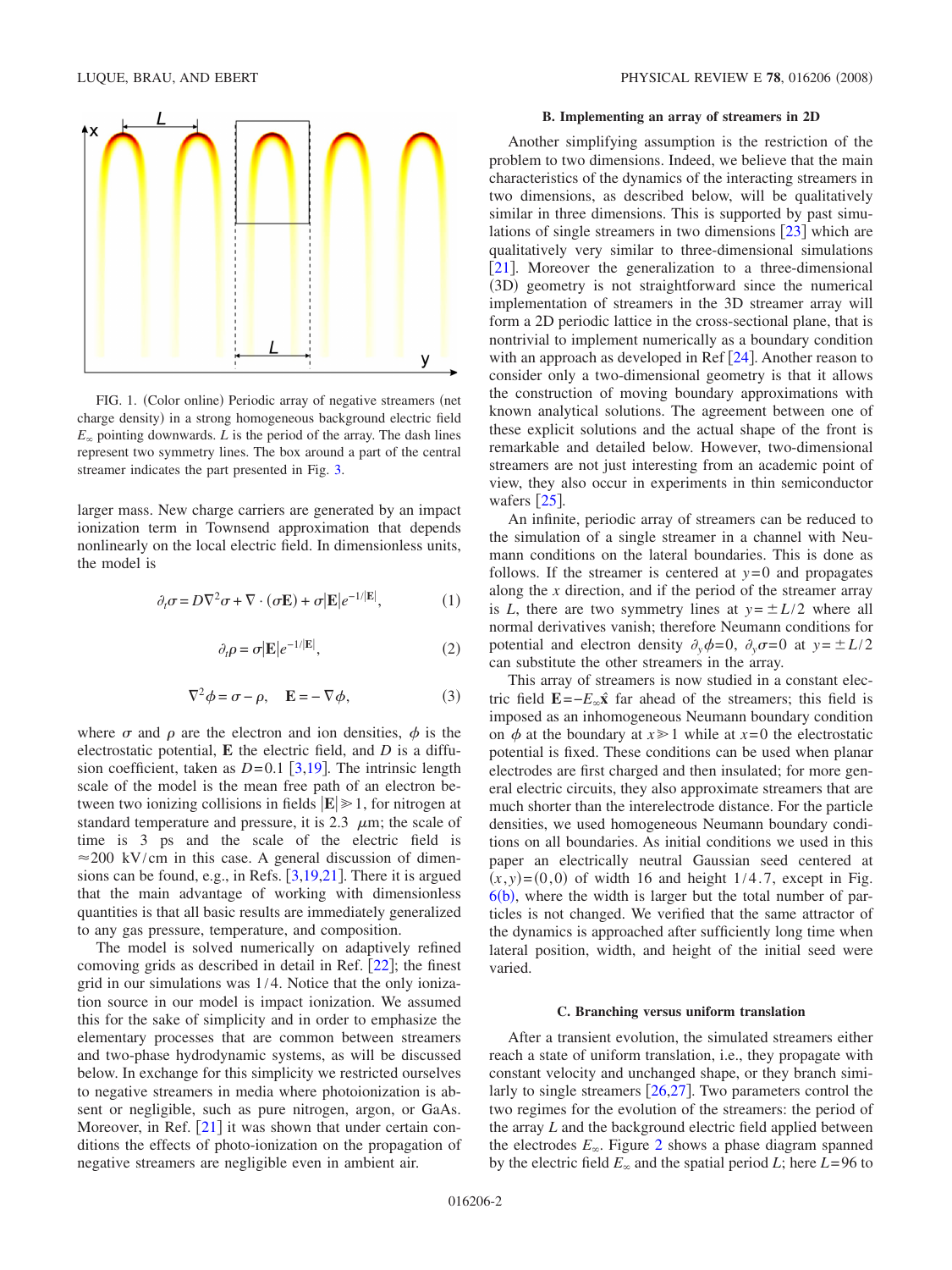<span id="page-2-1"></span>

FIG. 2. (Color online) Simulated streamers that branch  $(\times)$  or translate uniformly  $(\bullet)$  as a function of the period *L* of the array and of the uniform field  $E_{\infty}$  ahead of it. The line interpolates the phase transition.

616 was explored in steps of  $\Delta L$ =40 and  $E_{\infty}$ =0.4 to 1.0 in steps of  $\Delta E_{\infty}$ =0.1. Below the transition line, i.e., for small period *L*, the proximity of the other streamers suppresses branching and the whole streamer array propagates uniformly after some transient stage, while above the line the streamers branch eventually. We remark that in general, there can be uniformly translating solutions in the part of the phase diagram marked as "branching;" however, the set of initial conditions for which those solutions emerge (their basin of attraction) is so small that they are not reached from our initial conditions.

We now analyze in detail the uniformly translating streamer array that emerges for sufficiently small  $E_{\infty}$  and/or  $L$  (the lower part of the phase diagram, see Fig. [2](#page-2-1)). After initial transients of duration  $t \approx 100$  or less, these streamer heads reach a constant velocity and a constant shape for the rest of the evolution: this is the attractor of the dynamics, namely, the solution reached after a sufficiently long evolution from a large set of initial conditions. Therefore this attractor does not depend on the particular choice of the initial seed used. Only the transient evolution and its duration can depend on this choice. But all these various transient regimes lead to the same final uniformly translating state, with the same shape and velocity. Figure [3](#page-2-0) shows the space charge distribution  $\rho - \sigma$  of the attractor for  $E_{\infty} = 0.5$  and  $L = 256$  at the time  $t = 1800$  (long after the transient evolution ended). Figure [4](#page-2-2) shows the electric field and the net charge profiles from the same simulation. The electric field along the streamer axis  $(y=0)$  is presented at times 1400, 1600, and 1800 together with the net charge density at time 1800. The three profiles of the electric field show that the propagation indeed is uniform. The thin space charge layer creates a strong field enhancement immediately ahead of the ionization fronts like in a freely propagating streamer. However, behind the space charge layer, the electric field profile inside the streamer array shows characteristic differences to the field profile within a single streamer  $[21–23,26,27]$  $[21–23,26,27]$  $[21–23,26,27]$  $[21–23,26,27]$  $[21–23,26,27]$  $[21–23,26,27]$ . Immediately behind the space charge layer, the electric field decays very rapidly as in a single streamer. Then a transition to a slower field decay sets in. Finally, far behind the streamer head, the electric field vanishes completely, in contrast to the

<span id="page-2-0"></span>

FIG. 3. (Color online) The thin space charge layer  $\rho - \sigma$  around the uniformly translating streamer discharge (density color coded) with the Saffman-Taylor finger of width  $L/2$  superimposed (thick solid line). *L* is the width of the Hele-Shaw cell for the Saffman-Taylor finger or the period of the array for streamers, the lateral boundaries then being lines of mirror symmetry between the streamers. Here  $L = 256$ , and the electric field far ahead is  $E_{\infty} = 0.5$ ; this corresponds to  $\approx$  590 cm and  $\approx$  100 kV/cm for nitrogen standard temperature and pressure. Electric equipotential lines are also plotted (thin solid lines).

nonvanishing residual field inside a single streamer. These observations require further studies. However, one conclusion can already be drawn by applying the Poisson equation  $\nabla \cdot \mathbf{E} = \rho - \sigma$  to the streamer head front as a whole. As the field has a constant value  $-E_{\infty}$  far ahead of the streamer array and vanishes far behind the streamer heads, the streamer heads must carry an average charge  $-E_∞$  per unit area, i.e., each streamer head must carry a total charge overshoot of −*E*·*L* to collectively screen the electric field completely behind the array of heads.

These properties of an array of streamers contrast strongly with those of a single streamer, discussed extensively in Ref. [[23](#page-5-17)]. For example, a single streamer in a strong homoge-

<span id="page-2-2"></span>

FIG. 4. (Color online) Absolute value of the electric field (solid lines) for times  $t = 1400$ , 1600, and 1800, and space charge density (dotted line) at time  $t = 1800$  on the streamer axis for  $L = 256$  and  $E_{\infty}$ =0.5. Field and density at time  $t=1800$  correspond to the uniformly translating finger in Fig. [3.](#page-2-0)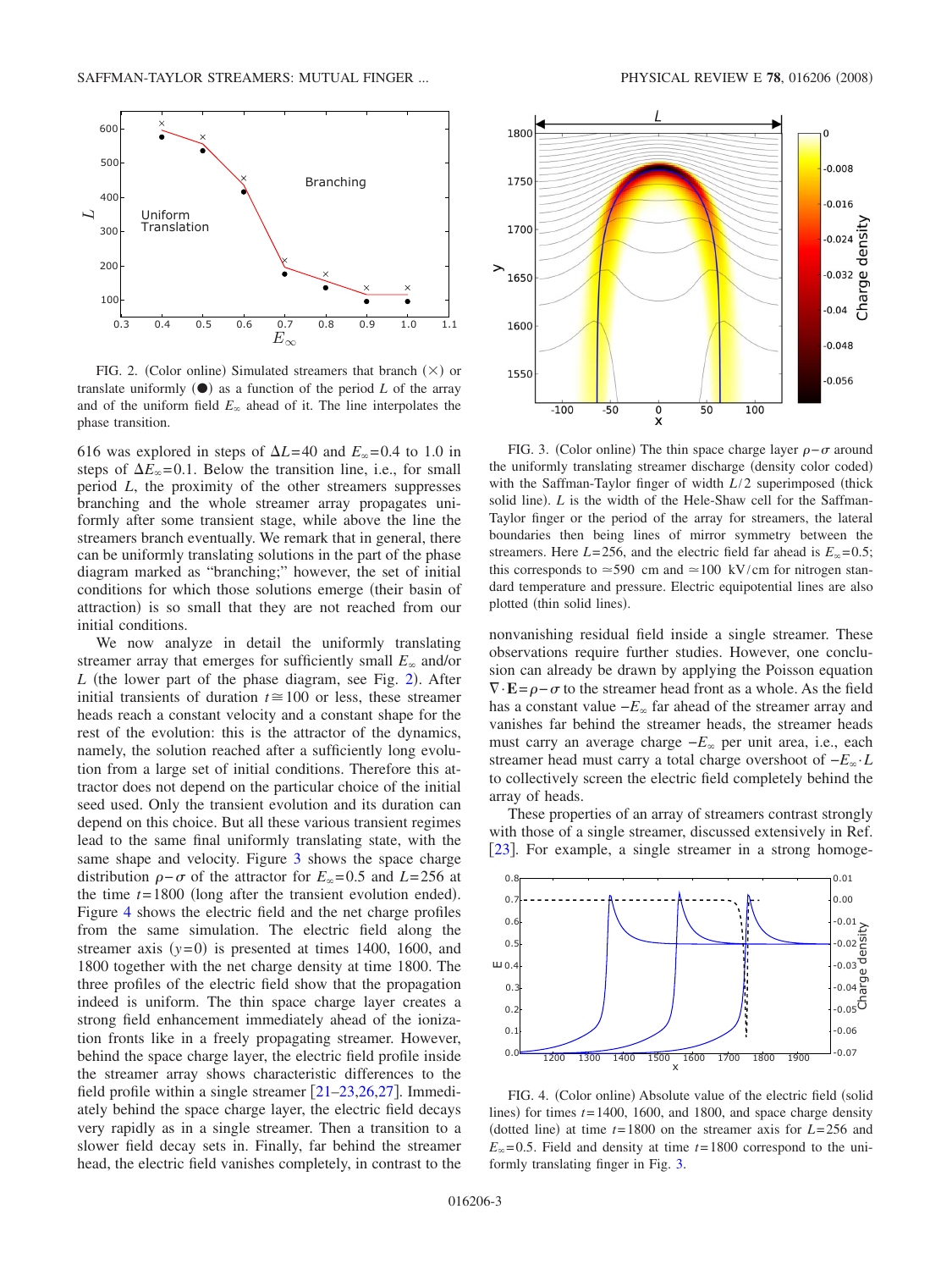neous background electric field never reaches a state of uniform translation. The radius of curvature of the head of the streamer expands during its motion up to the time where instabilities grow and branching occurs. Furthermore, the electric field inside of a single streamer is not as perfectly screened. There are, therefore, remarkable qualitative changes in the propagation of a streamer when the interaction with neighboring streamers is significant. These effects are expected to persist also in the three-dimensional case.

However, global considerations on the charge content of the streamer head do not fix the shape of the finger and the spatial charge distribution within each uniformly translating streamer head. These density distributions and the consecutive field enhancement and velocity are problems of dynamical selection that will be addressed in the remainder of the paper.

#### **III. MOVING BOUNDARY APPROXIMATION AND SAFFMAN-TAYLOR SOLUTION**

#### **A. Moving boundary approximation**

As shown in Figs. [1](#page-1-0) and [3,](#page-2-0) after a sufficiently long evolution, during the steady evolution of the streamer, the width of the ionization front can be much smaller than its radius of curvature. Similarly to other pattern forming systems, such as solidification fronts, this separation of scales enables one to consider the front as an infinitesimally thin, sharp moving interface. The original nonlinear dynamics is then replaced by a set of linear field equations (typically Laplace) on both sides of the interface, with appropriate boundary conditions at the interface and further away from it. The interface dynamics is then typically related to gradients of the Laplacian fields at its vicinity.

In Refs.  $[23,25,26,28-30]$  $[23,25,26,28-30]$  $[23,25,26,28-30]$  $[23,25,26,28-30]$  $[23,25,26,28-30]$  $[23,25,26,28-30]$ , a moving boundary approximation was proposed and elaborated for the thin space charge layer and associated sharp ionization front that separates the ionized from the nonionized region. This model was proposed to describe the evolution of a single streamer but it is straightforward to adapt it to the evolution of an array of streamers since we just need to add homogeneous Neumann boundary conditions on the symmetry lines. See Fig. [5](#page-3-0) for a schematic view of the mathematical setup of the moving boundary approximation.

The nonionized, electrically neutral region outside the streamer is fully described by  $\nabla^2 \phi = 0$ , and  $\phi \rightarrow \phi_0 + E_{\infty}x$ fixes the homogeneous field  $E_{\infty}$  far ahead of the streamers at  $x \geq 1$ . The symmetry line between two streamers is represented by a Neumann boundary condition for the electric potential  $\partial_y \phi = 0$  at  $y = \pm L/2$ . If the boundary motion is approximated by the local electron drift velocity  $v = \nabla \phi$ , the interior of the streamer as ideally conducting  $\phi$ =const where the constant can be set to 0 due to electrostatic gauge invariance), and the electric potential across the boundary as continuous, we arrive precisely at the unregularized moving boundary problem for a Saffman-Taylor finger after simply substituting the electric potential  $\phi$  by the pressure field  $p$ . This is a classical problem where a very viscous fluid is penetrated by a much less viscous one within the narrow spacing of a Hele-Shaw cell.

<span id="page-3-0"></span>

FIG. 5. Schematic view of the mathematical setup for the moving boundary approximation.  $\phi^+$  and  $\phi^-$  stand for the electric potential outside and inside the streamer, respectively.

#### **B. Comparison with the Saffman-Taylor solution**

Explicit uniformly translating solutions for this moving boundary problem was found long ago by Saffman and Tay-lor [[15](#page-5-11)]. The solution for the interface  $x=x(y, t)$  in a channel of width *L* is given by

$$
x = \frac{L(1-\lambda)}{2\pi} \ln \left\{ \frac{1}{2} \left[ 1 + \cos \left( \frac{2\pi y}{\lambda L} \right) \right] \right\} + vt,
$$
 (4)

<span id="page-3-1"></span>where the velocity is  $v = E_{\infty}/\lambda$  in our notation and the field at the tip is enhanced by a factor  $1/\lambda$ . The parameter  $\lambda$  is the ratio between the width of the finger and the width of the channel;  $\lambda$  can take any value between 0 and 1, parametrizing a continuous family of finger solutions. However, fluid experiments only showed fingers with  $\lambda = 1/2$ . This selection problem was understood only three decades later by different groups  $[31-35]$  $[31-35]$  $[31-35]$ . They included surface tension into the boundary condition for the pressure *p* on the interface. This boundary condition also prevents cusp formation within a finite time  $[36,37]$  $[36,37]$  $[36,37]$  $[36,37]$ ; this leads to a regularized moving boundary problem. It was shown, using expansion beyond all orders and reduction to a nonlinear eigenvalue problem, that in the limit of small surface tension only the finger with  $\lambda$  $= 1/2$  is stable. Recently it was found that the so-called "kinetic undercooling" boundary condition also leads to regularization and dynamical selection of the Saffman-Taylor finger with width  $\lambda = 1/2$  for infinitesimally weak regularization [[38](#page-5-28)]. We recently have proposed a similar regularization mechanism for streamers  $[23,29]$  $[23,29]$  $[23,29]$  $[23,29]$ .

We therefore have superimposed the Saffman-Taylor finger with width *L*/2 as a solid line on the streamer in Fig. [3.](#page-2-0) The agreement is convincing. In Fig. [6,](#page-4-0) the comparison is further elaborated for three different cases, where (b) differs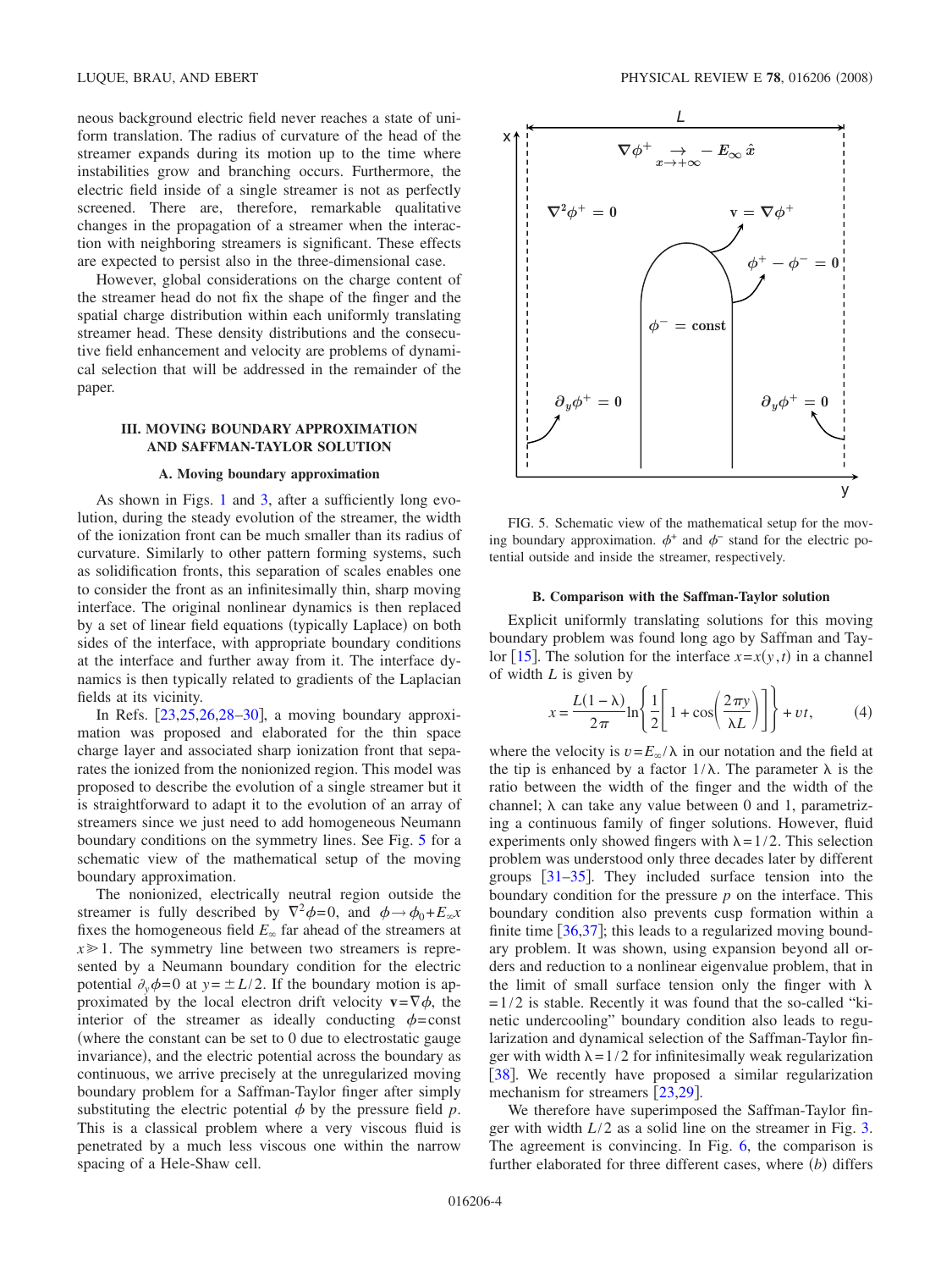<span id="page-4-0"></span>

FIG. 6. (Color online) Solid lines: contour lines characterizing the simulations at time steps of  $\Delta t = 100$ ; dashed curves: the uni-formly translating Saffman-Taylor finger solution ([4](#page-3-1)) with  $\lambda = 1/2$ . (a) Background electric field  $E_{\infty} = 0.5$  and width  $L = 256$  with an initial seed smaller than the steady state solution (same as in Fig.  $3$ ), (b) same as in (a) but with an initial seed wider than the asymptotic solution (here it takes longer to reach uniform translation), and (c)  $E_{\infty}$ =0.6,  $L$ =376.

from *(a)* by the initial density distribution, and *(c)* by  $E_{\infty}$  and *L*. Here solid lines represent stages of evolution of the density model from initial transients to uniform translation; they indicate the position  $y(x)$  of the maximal charge density for every  $x$ . The dashed lines are the Saffman-Taylor solution  $(4)$  $(4)$  $(4)$ with the selected width  $\lambda = 1/2$ . No adjustments are possible, except for an arbitrary translation of the Saffman-Taylor finger along the *x* axis. This is chosen to overlap with the latest stage of the density evolution which is the attractor of the dynamics (at a later stage the shape of the front stays identical and it moves at constant speed). Again the agreement is very convincing. A direct consequence of this agreement is that we expect the field to be enhanced by a factor of 2 immediately ahead of the front, and the finger velocity to be  $2E_{\infty}$ , independently of the values of *L* and  $E_{\infty}$ . Indeed we observe that this value of the enhanced field is reached when the moving boundary approximation is most accurate, i.e., when the width of the space-charge layer is much smaller than the radius of curvature of the front. The former is rather independent on *L* and  $E_{\infty}$ , while the latter is of order *L*, since the width of streamer approaches *L*/2. However, since large *L* also leads to branching, this behavior is observed only for parameters slightly to the left of the phase-separation curve of Fig. [2.](#page-2-1)

#### **C. Open problems for boundary analysis**

This apparently very successful interfacial model relies on four approximations.

(1) For the front motion, the electron drift velocity  $v$  in the local electric field  $E$  is increased by a diffusion-reaction correction  $[19]$  $[19]$  $[19]$ . The present simulations show that the streamer velocity in the maximal electric field  $E^+$  can be linearly interpolated by  $v = 1.312E^+ + 6 \times 10^{-4}$  within the explored field range, giving values closely below the analytical result  $v=|E|+2\sqrt{D|E|e^{-1/|E|}}$  for planar fully relaxed fronts [[19](#page-5-14)]. Such a velocity correction  $v = c$   $E^+$  can be absorbed completely into rescaling time with *c*.

(2) The streamer interior is not field free immediately behind the ionization front as Fig. [4](#page-2-2) shows. Consequently, in contrast to the prediction of the moving boundary approximation the front obtained from the minimal streamer model  $(1)$  $(1)$  $(1)$ – $(3)$  $(3)$  $(3)$  is not completely equipotential, as Fig. 3 shows.

(3) The space charge layer has a finite width. As a consequence, it also can be seen in this figure that the electric field is not enhanced by a factor of 2 but somewhat less, while the interface position agrees very well. (4) The interfacial approximation breaks down at the sides of the streamer finger where the local electric field **E** is too low to sustain substantial ionization,  $e^{-1/|\mathbf{E}|} \ll 1$ , while the interface between two fluids in the Saffman-Taylor finger, of course, continues along the whole channel length. Therefore the mathematical similarity between Saffman-Taylor fingers and streamer fingers holds only close to their tips, while the analytical construction of fingers requires their whole length. These observations pose new challenges to the theoretical understanding of finger selection in moving boundary problems.

#### **IV. SUMMARY AND CONCLUSIONS**

This paper presents, up to our knowledge, the first studies on the full dynamics of multiple interacting streamers. By using a simplified but physically relevant model, we were able to focus on the main effects of the interaction and stress the most general electrodynamic properties of a bunch of streamers. We obtained a phase diagram spanned by the electric field  $E_{\infty}$  and the spatial period *L*, see Fig. [2.](#page-2-1) For *L* and/or  $E_{\infty}$  large enough, the streamers branch similarly to single streamers. For *L* and/or  $E_{\infty}$  small enough, the streamers do not branch and approach the width *L*/2. Furthermore, we used a moving boundary approximation to derive surprisingly accurate predictions. We showed that close to the branching line of the phase diagram, the enhanced field at the tip of the streamer is close to  $2E_{\infty}$ , where  $E_{\infty}$  is the background electric field applied between the electrodes. Moreover we showed that the shape of the front is well fitted by the selected Saffman-Taylor finger derived analytically from the moving boundary approximation.

Certainly there are still many open questions about this topic. Further investigations should extend our model to three spatial dimensions and to a wider variety of media, including nonlocal ionization mechanisms  $[21]$  $[21]$  $[21]$ . A rigorous analysis of the problem of finger selection in this context of interacting streamers would also prove valuable both for the pattern formation community and for an improved understanding of streamers.